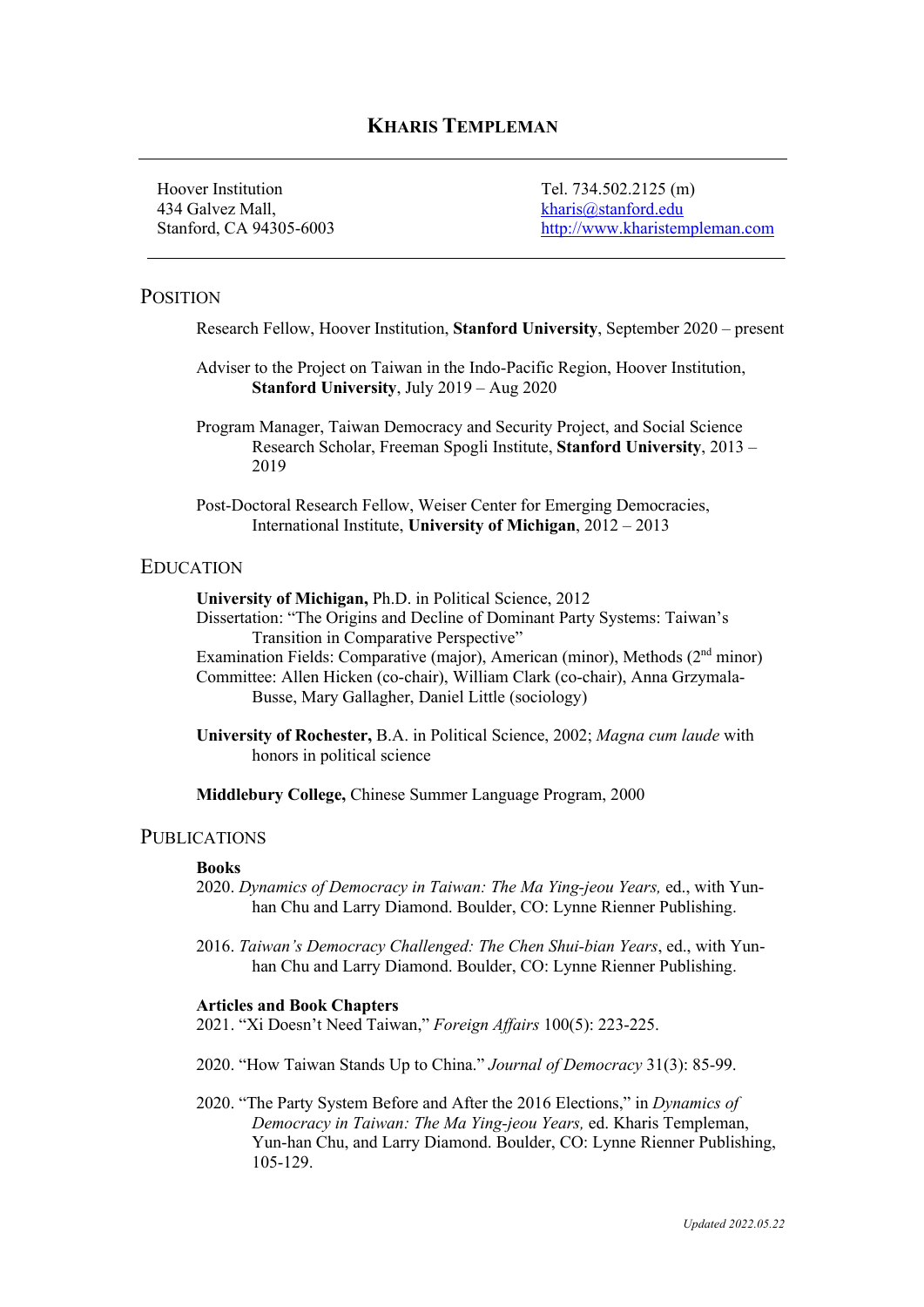- 2020. "After Hegemony: State Capacity, the Quality of Democracy, and the Legacies of the Party-State in Democratic Taiwan," in *Stateness and the Quality of Democracy in East Asia*, ed. Aurel Croissant and Olli Hellmann. Cambridge, UK: Cambridge University Press, 71-102.
- 2020. "Politics in the Tsai Ing-wen Era," in *Taiwan: The Development of an Asian Tiger,* ed. Hans Stockton and Yao-yuan Yeh. Boulder, CO: Lynne Rienner Publishing, 67-96.
- 2019. "Blessings in Disguise: How Authoritarian Legacies and the China Factor Have Strengthened Democracy in Taiwan," *International Journal of Taiwan Studies* 2(2): 230-263.
- 2018. "When Do Electoral Quotas Advance Indigenous Representation?: Evidence from the Taiwanese Legislature." *Ethnopolitics* 17(5): 461-484.
- 2017. "The China Model: How Successful is the Chinese Regime?" *Taiwan Journal of Democracy* 13(2): 177-201.
- 2014. "Old Concept, New Cases: One-Party Dominance in the Third Wave." *APSA Annals of Comparative Democratization* 12(3): 2+.
- 2012. "The Myth of Consociationalism?: Conflict Reduction in Divided Societies," with Joel Selway. *Comparative Political Studies* 45(12): 1542-1571.

#### **Policy Reports**

- 2020. "Democracy under Siege: Promoting Cooperation and Common Values in the Indo-Pacific," Issue Brief, Atlantic Council, January.
- 2019. "Taiwan's 2020 Elections," New Geopolitics of Asia Policy Paper Series, Brookings Institution, December.
- 2019. "Monitoring the Cross-Strait Balance: Taiwan's Defense and Security Workshop Report," Shorenstein Asia-Pacific Research Center, Stanford University, September.
- 2018. "Taiwan's Place in the Evolving Security Environment of East Asia Workshop Report," Shorenstein Asia-Pacific Research Center, Stanford University, July.
- 2014. "The Politics of Polarization: Taiwan in Comparative Perspective Conference Report," Center on Democracy, Development, and the Rule of Law, Stanford University, December.
- 2013. "Trans-Pacific Partnership Conference Report," Center on Democracy, Development, and the Rule of Law, Stanford University, December.

#### **Other Publications**

- 2022. Book review of *Taiwan and International Human Rights: A Story of Transformation*, edited by Jerome Cohen, William P. Alford, and Chang-fa Lo, Singapore: Springer, 2019. *The China Quarterly*, 249 [March], 298-300.
- 2022. "Taiwan Is Not Ukraine: Stop Linking Their Fates Together," *War on the Rocks*, January 27.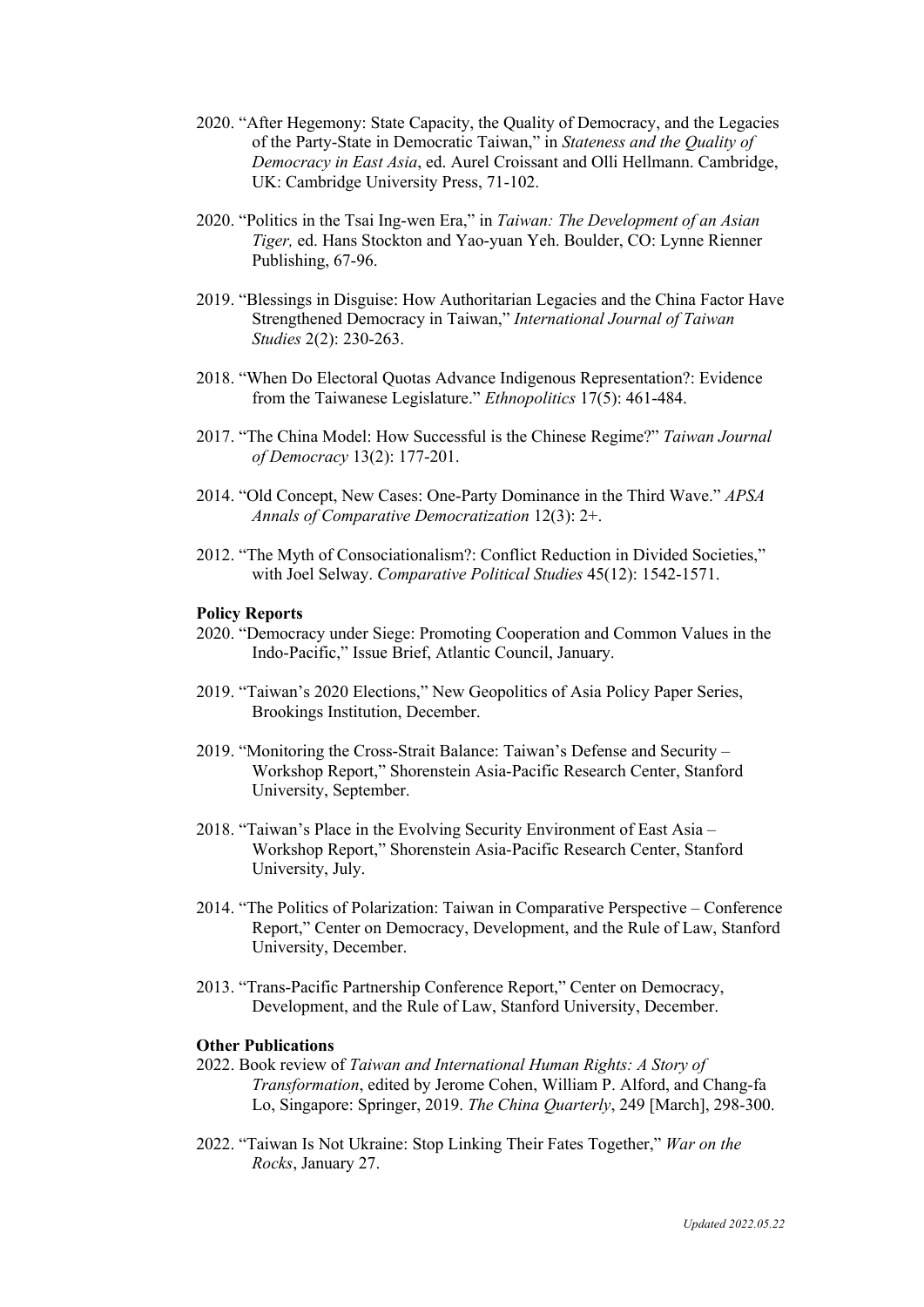- 2020. "Taiwan's Military Incursions around Taiwan Aren't a Sign of Imminent Attack," *The Diplomat*, October 22.
- 2020. "Can Tsai Ing-wen Avoid the Second Term Curse?" *Taiwan Insight,* June 23.
- 2019. "Is Taiwan's Party System Headed for a Crackup?" *Taiwan Insight,* September 23.
- 2018. "The 2018 Taiwan Local Elections: What Happened?" *Global Taiwan Institute Brief*, November 28.
- 2018. "The 2018 Local Elections: Five Questions for Election Night," *Taiwan Insight,* November 23.
- 2018. "Response to 'The State of the Field of Global Taiwan Studies Institutions: A Time for Pessimism or Optimism?'" *International Journal of Taiwan Studies,*  1(2): 371-394.
- 2018. "Political Reform under Tsai Ing-wen: A Disappointing Record," *Taiwan Insight,* May 29.
- 2018. "Institutional Profile: The Taiwan Democracy Project at Stanford University," *European Association of Taiwan Studies Newsletter*, January.
- 2016. "Third Force Parties in the 2016 Election," *Global Taiwan Institute Brief,*  November 2.
- 2016. "Tsai Ing-wen's Pingpuzu Aborigine Challenge," *Ketagalan Media*, August 16.
- 2014. "The Real Essence of Taiwan's 2014 Elections," *Ketagalan Media*, November 26.
- 2014. "Crafting a Better Democracy in Taiwan," *Ketagalan Media*, October 15.

# WORK IN PROGRESS

#### **Book Projects**

- *Bending the Rules: Explaining Patterns of Electoral Manipulation in Asia*, ed., with Netina Tan. Under contract with Lynne Rienner Publishing.
- *Distorted Democracies: Party System Asymmetry and the Sources of One-Party Dominance.*

#### **Working Papers**

"Authoritarian Legacies and Electoral Integrity in Taiwan."

- "At a Dead End: China's Taiwan Policy and America's Response."
- "When Do Elections Help Autocrats? The Plight of Palestinians under SNTV in Jordan" (with Ella Gao)."
- "Threats, Alliances, and Electorates: Why Taiwan's Defense Spending Has Declined as China's Has Risen."

"The Origins of Dominant Party Systems."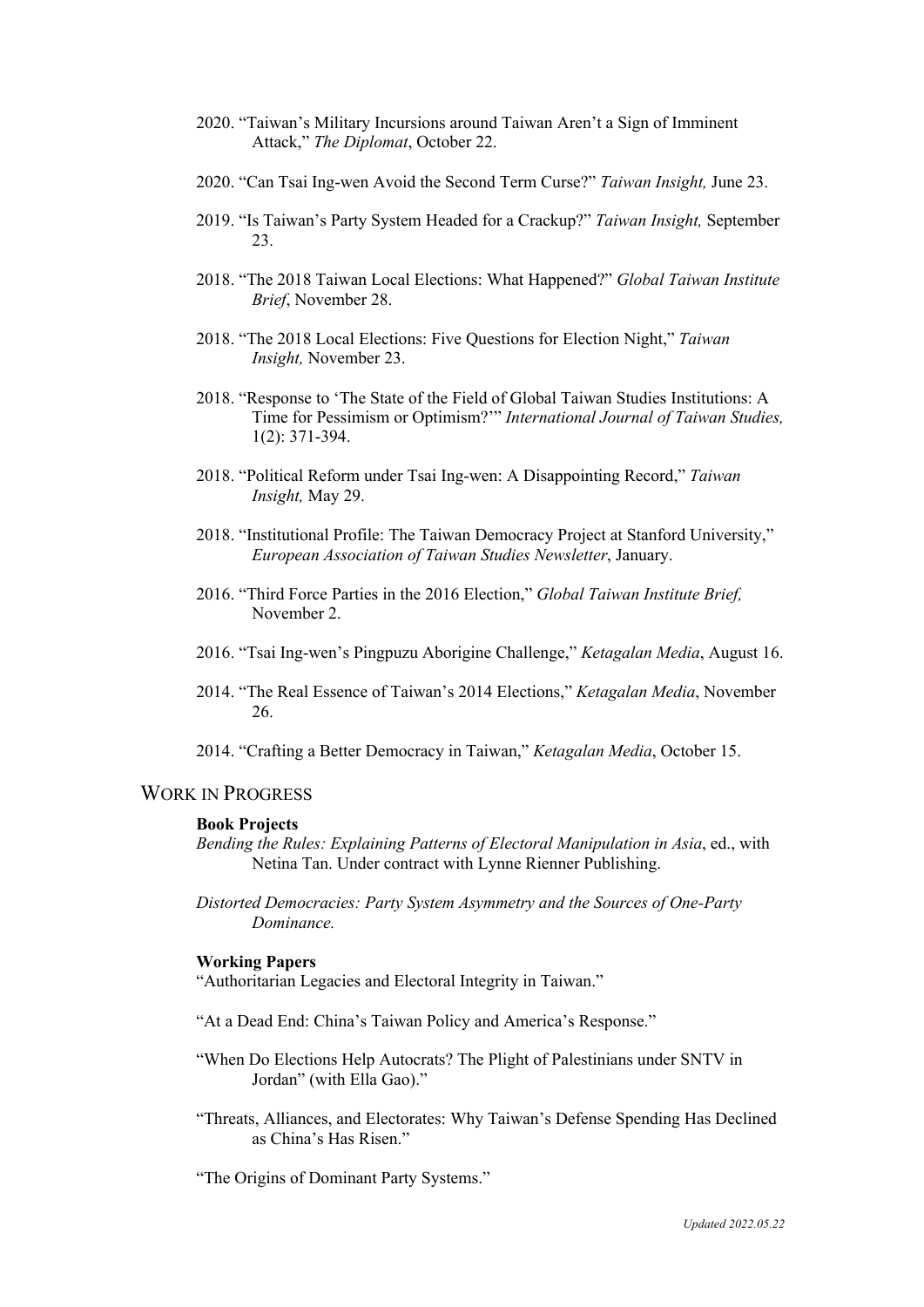#### **Datasets**

*Electorally Contested Regimes Dataset (ECRD).* In progress. Data to measure ruling party duration in electoral autocracies and democracies, 1950-2022. Companion to *Distorted Democracies* book project.

### PROFESSIONAL ACTIVITIES

#### **Research and Policy Presentations and Testimony (since 2013)**

- Panelist, "Prospects and Challenges for Taiwan in the Years Ahead," Brookings Institution, May 26, 2022.
- Panelist, "Defending Democracy Worldwide: Strengthening Taiwan's Democratic Resilience," Atlantic Council, December 9, 2021.
- Panelist, "The Whole-of-Government Approach: Risk Management and Strategic Communication," INDSR Taipei Security Dialogue, September 24, 2021.
- "Comparing Hong Kong's Democracy Movement to Taiwan's." Panel on Past and Present Movements in Taiwan, Hong Kong, and Myanmar, George Washington University, June 28, 2021.
- "Tensions over Taiwan: Implications for U.S. China Relations," *Network 20/20*, Zoom webinar, February 25, 2021.
- "Political Calculations underlying Cross-Strait Deterrence," testimony before the US-China Economic and Security Review Commission, February 18, 2021.
- Panelist, "COVID-19 in Asia: Approaches and Different Impacts in Japan, South Korea, and Taiwan," Portland State University, May 2020
- "Taiwan's 2020 Elections: Results and Implications," Institute for Asian Studies, Portland State University, January 2020; University of South Carolina, February 2020.
- Panelist, "Critical Vote: A Taiwan Post-Election Roundtable," Taiwan Studies Program, Jackson School of International Studies, University of Washington, January 2020.
- Panelist, "Post-Election Outlook for Taiwan and Beyond: Stability or Uncertainty?" Fulbright Taiwan & Taiwan Foundation for Democracy, Taipei, Taiwan, January 2020.
- "Taiwan's 2020 Presidential and Legislative Elections," Hoover Institution, Stanford University, December 2019.
- "Countering Chinese Influence Campaigns against Taiwan: The 2020 Elections and Beyond," Institute for National Defense and Security Research, Taipei, Taiwan, October 2019.
- "The Political Economy of Defense Spending in Taiwan," Center for Asia-Pacific Policy, RAND, Santa Monica, CA, July 2019
- "The Dynamics of Taiwan's Party System," Taiwan Studies Programme Conference, University of Nottingham, June 2019
- "Threats, Alliances, and Electorates: The Politics of Defense Policy in Taiwan," Asia Policy Assembly, Washington, DC, June 2019
- "The Politics of Defense and Security in Taiwan," Asia-Pacific Center for Security Studies, Honolulu, HI, February 2019
- "Indigenous Representation in the Taiwanese Legislature," Conference on Beyond Numbers: Comparing Mechanisms for Substantive Representation of Ethnic Minorities and Indigenous Peoples, McMaster University, December 2018
- "Taiwan's 2018 Local Elections: What Happened?" APARC, Stanford University, November 2018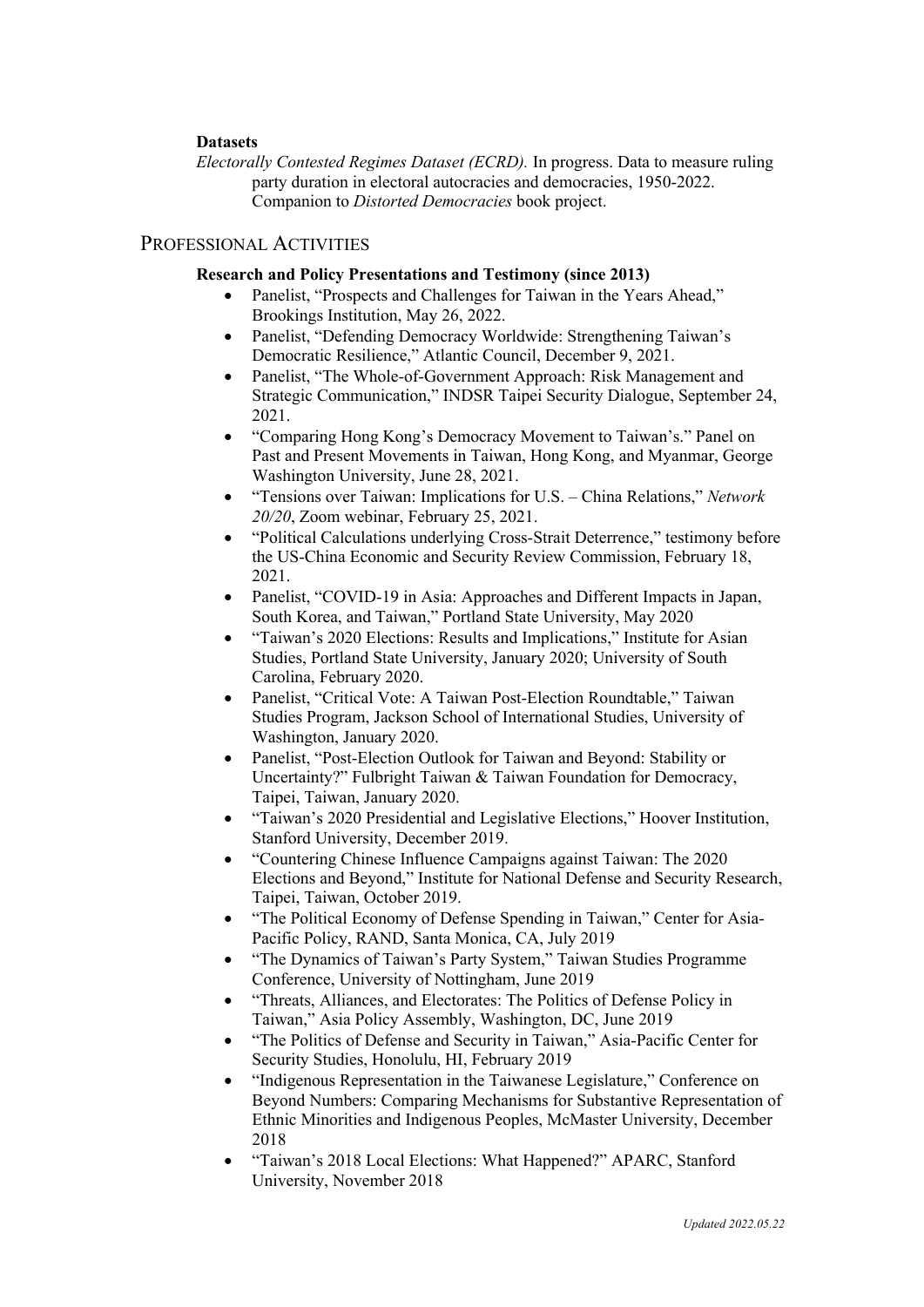- "Up, Down, or Out?: Evaluating the Tsai Administration's Progress and Prospects at Midterm," Institute for Taiwan Studies, Rosemead, CA, November 2018
- "Authoritarian Legacies, Party System Institutionalization, and the Quality of Democracy in Taiwan," World Congress of Taiwan Studies, Taipei, Taiwan, September 2018
- Panelist, "Taiwan and the World," Chapman University, April 2018
- "Taiwan and the Evolving Trade and Security Environment of East Asia," AmCham Taipei, March 2018
- "Taiwan's Democratic Consolidation: Achievements and Remaining Challenges," Stanford Alumni Club of Taiwan, December 2017
- "Threats, Alliances, and Electorates: Solving the Puzzle of Taiwan's Defense Spending," National Sun Yat-sen University, December 2017
- "Indigenous Representation in the Taiwanese Legislature," School of Oriental and African Studies (SOAS), Taiwan Studies Programme, September 2017
- "Why the KMT Eliminated Electoral Fraud under Martial Law," American Political Science Association (APSA) Annual Conference, September 2017
- "Taiwan's Domestic Political Regime under Tsai Ing-wen and the DPP," University of St. Thomas, Houston, TX, April 2017
- "Taiwan's 2016 General Election: Realignment or Deviation?" University of South Carolina, September 2016
- "Reflections on Taiwan's Democracy during the Ma Ying-jeou Era in Taiwan," Roundtable Panel, Association of Asian Studies, April 2016
- "Taiwan's 2016 Presidential and Legislative Elections," CDDRL, Stanford University, January 2016
- Panelist, "New Era in US-Taiwan Relations," Ketagalan Media, Taipei, January 2016
- "Domestic Challenges and Opportunities Facing Taiwan's Next President," George Washington University, December 2015
- "Why Taiwan's Defense Spending Has Fallen as China's Has Risen," CDDRL, Stanford University, May 2015; also at American Association of Chinese Studies Annual Conference, Houston, TX, October 2015
- "The Goldilocks State: State Capacity and Democratization in Taiwan," workshop on State Capacity and the Quality of Democracy in East Asia, McGill University, September 2015
- "The Origins, Evolution, and Consequences of Separate Aborigine Constituencies in the Taiwanese Legislature," at International Political Science Association, Montreal, July 2014; at American Political Science Association, Washington DC, September 2014
- "Explaining Dominance: The Sources of Long-Lived One-Party Rule in Electorally Contested Regimes," CDDRL, Stanford University, May 2014
- "After the Revolution: Ruling Party Survival in New Electorally Contested Regimes" at Southern Political Science Association, New Orleans, LA, January 2014
- "One-Party Dominance as Ruling Party Duration: An Empirical Investigation" at American Political Science Association, Chicago, IL, September 2013

## **Research Fieldwork**

*As Stanford Research Scholar:*

• Taiwan: March 2013, December 2013, August 2014, December 2014, September 2015, January 2016, August 2016, December 2016, March 2017,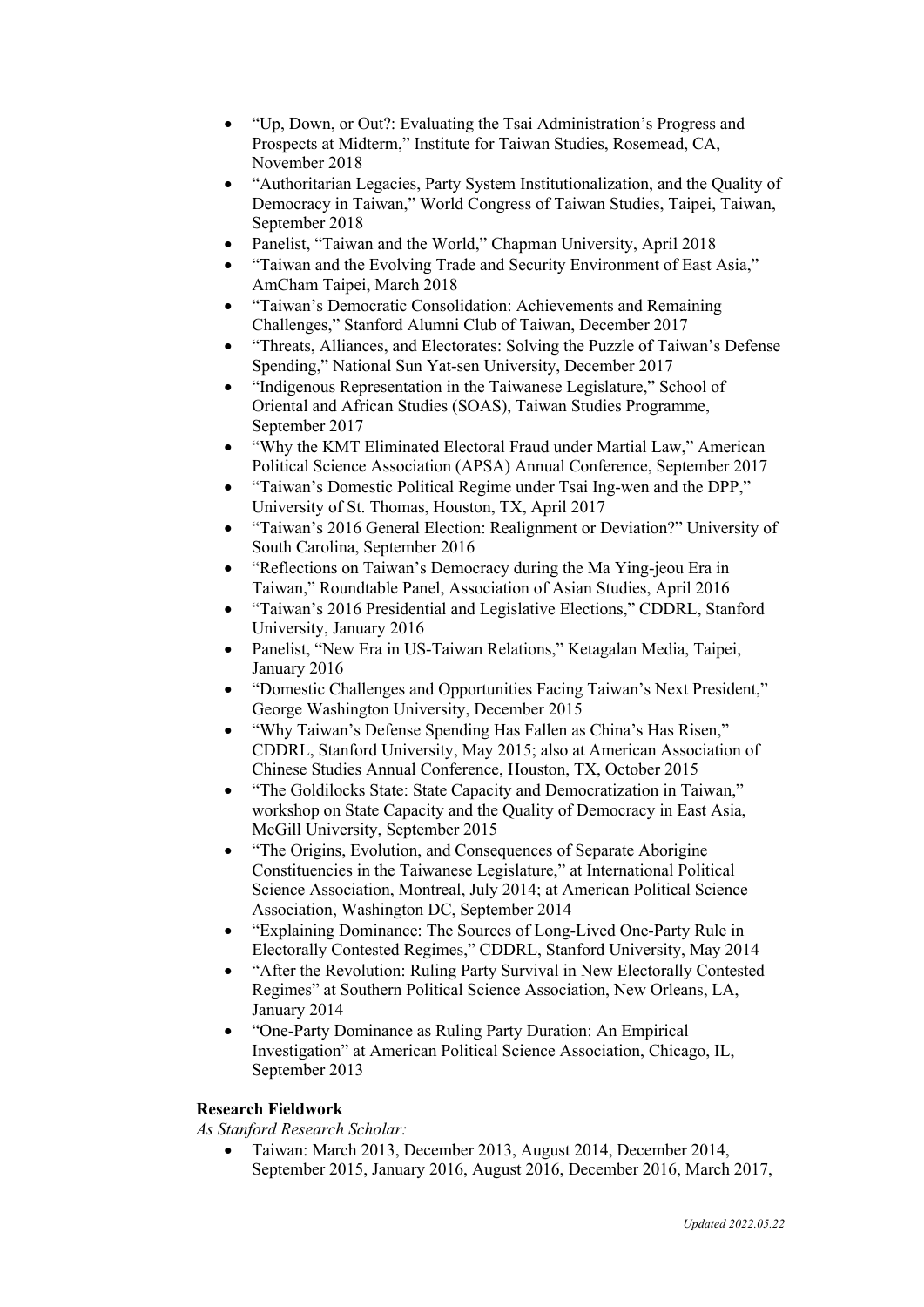December 2017, March 2018, September 2018, September-October 2019, January 2020

*As Doctoral Student:*

- Taiwan: June 2006, August 2006, April-December 2007, March 2008, June-July 2008
- Beijing, P.R. China: July 2006

## **Research Grants and Fellowships**

*As Stanford Research Scholar:*

- **U.S.-Taiwan Next Generation Working Group**, Institute of East Asian Studies, UC Berkeley, 2020-2022.
- **Taiwan Fellowship**, Ministry of Foreign Affairs fieldwork research grant, Fall 2019 (declined)
- **National Asia Research Program (NARP) Research Fellow**, National Bureau of Asian Research (NBR), 2019
- **Taipei Economic and Cultural Office** (TECO) annual program grant, \$240,000; renewed 2013, 2014, 2015, 2016, 2017, 2018

*As Doctoral Student*

- Rackham One-Term Dissertation Fellowship, 2011
- Dissertation Writing Fellowship, Sweetland Writing Institute, 2010
- Summer Collaboration Research Grant (w/ Allen Hicken), Rackham Graduate School, 2008
- Dissertation Summer Research Grant, Dept. of Political Science, 2008
- Dissertation Fellowship, **Taiwan Foundation for Democracy**, 2007
- Graduate Student Research Grant, Rackham Graduate School, 2007
- Graduate Seminar on Global Transformations Pre-Dissertation Research Grant, Advanced Study Center, 2007
- Pre-dissertation Research Grant, Rackham Graduate School, 2007
- Univ. Michigan-Peking University Beijing Joint Summer Seminar Grant, Center for Chinese Studies, 2006
- Summer Collaboration Research Grant (w/ Allen Hicken), Department of Political Science, 2005

## **Other Research Activities**

- Participant, Hoover National Security Task Force, 2020 present
- Varieties of Democracy (V-Dem) Project, Regional Manager for Northeast and Southeast Asia, 2012 – present
- "Pre-Electoral Manipulation in Asia" project participant (Netina Tan, Principal Investigator), 2016 – present
- "State Capacity and The Quality of Democracy in East Asia" project participant (Aurel Croissant and Olli Hellmann, Principal Investigators), 2015-2019.

## **Translation**

- Election Study Center, National Chengchi University, Taipei, Taiwan, 2004- 2007
- Taiwan Foundation for Democracy, Taipei, Taiwan, 2007
- LawInfoChina.com, Peking University, Beijing, P.R. China, 2000

# TEACHING

## **Principal Instructor**

• Taiwan's Democratic Evolution, Spring 2016 (Political Science); Spring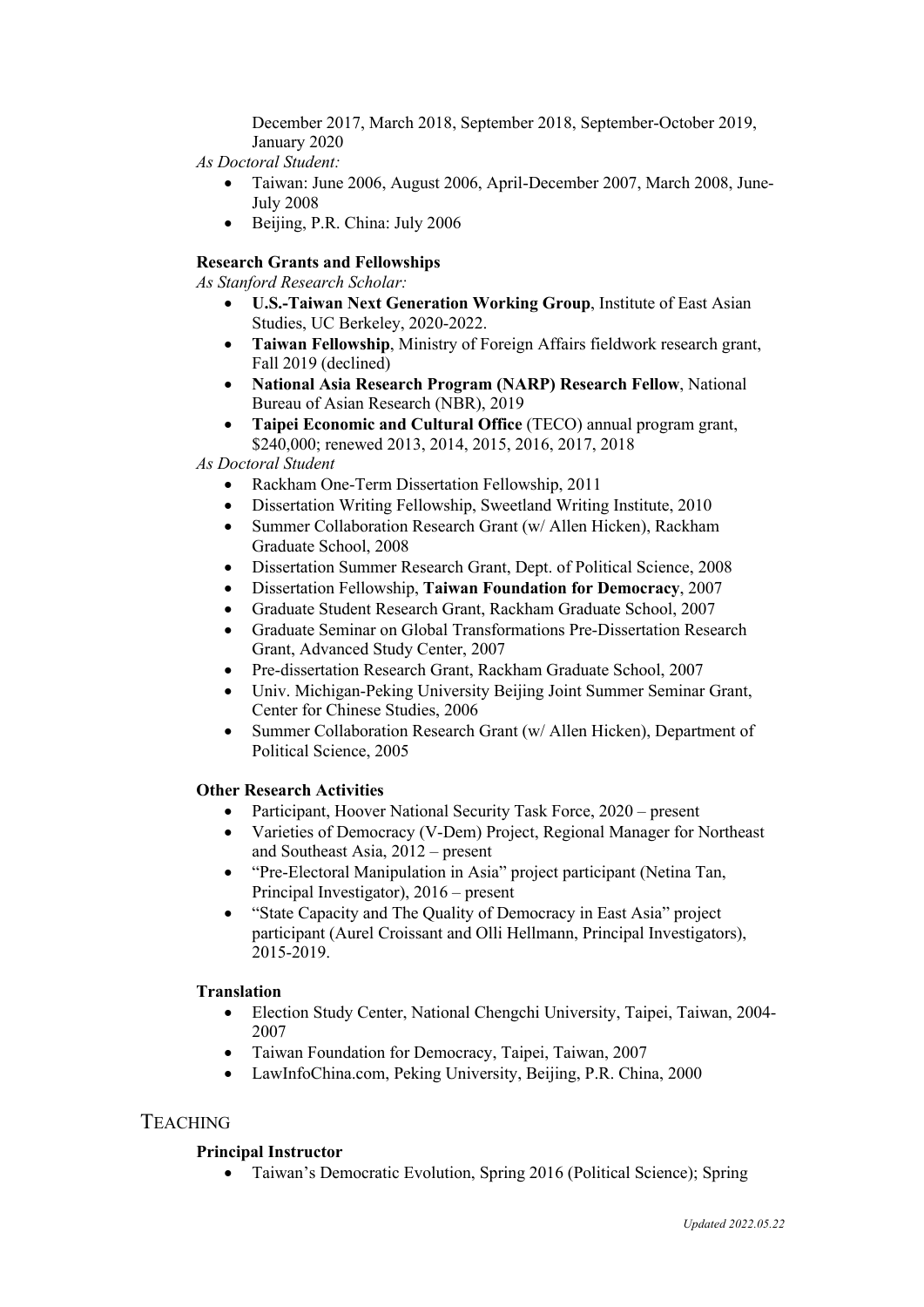2017, Winter 2019, Winter 2022 (East Asian Studies), **Stanford University**

- Taiwan Security Issues, Fall 2020 (East Asian Studies), **Stanford University**
- Identity, Ethnic Conflict, and Democracy, Fall 2012 (senior seminar, International Studies Program), **University of Michigan**
- Introduction to Comparative Government, Winter 2012 (Political Science) **Eastern Michigan University**
- Who Are 'We the People'?: Identity and Democratic Politics, Winter 2010 (freshman writing seminar) **University of Michigan**
- Parties and Elections in Comparative Perspective, Spring 2009 (Political Science) **University of Michigan**

## **Student Mentoring at Stanford University**

- Advisor, Stanford Global Policy summer internship: 2015 (Formosa Television); 2016 (Taoyuan City Government); 2017-18 (Taiwan Foundation for Democracy); 2019 (Institute for National Defense and Security Research)
- Advisor, Stanford in Government summer internship: 2018 (Legislative Yuan, Office of Legislator Jason Hsu)
- Advisor and Teaching Affiliate, Center for East Asian Studies, Stanford University

### **Teaching Assistant at University of Michigan**

- Globalization and International Security, Fall 2009 (P. Potter)
- The Challenges Facing Public Research Universities in America, Winter 2009 (P. Courant, J. Duderstadt, E. Goldenberg)
- Comparative Analysis of Government Institutions, Fall 2008 (G. Tsebelis)
- A Game-Theoretic Approach to West European Politics, Fall 2008 (G. Tsebelis)
- Government and Politics of Southeast Asia, Fall 2008 (A. Hicken)
- China's Evolution under Communism, Winter 2008 (M. Gallagher); Fall 2006 (K. Lieberthal)
- Introduction to Comparative Politics, Fall 2004 (M. Woo-Cumings)

#### **Teaching Awards at University of Michigan**

- Kingdon Outstanding Graduate Student Instructor Award, Dept. of Political Science, 2009-2010 (three awarded yearly)
- Sweetland Writing Center Junior Fellow, 2009-2010
- Undergraduate Honors Program Junior Fellow, College of Literature, Science, and the Arts, 2007-2008

## SERVICE AND ADMINISTRATIVE WORK

**Journal and Book Referee,** *American Journal of Chinese Studies, American Journal of Political Science, American Political Science Review, Asian Perspective, British Journal of Political Science, Brookings Institution, Comparative Political Studies, Comparative Politics, Governance, International Journal of Taiwan Studies, International Political Science Review, International Relations of the Asia Pacific, Journal of Asian and African Studies, Journal of East Asian Studies, Journal of Empirical Legal Studies, Journal of Global Security Studies, Japanese Journal of Political Science, Journal of Politics, Lynne Rienner Publishing, Nationalism and Ethnic Politics, Pacific Affairs, Party Politics, Representation, Review of International Political Economy, Routledge, Studies in Comparative International Development, Taiwan Journal of Democracy*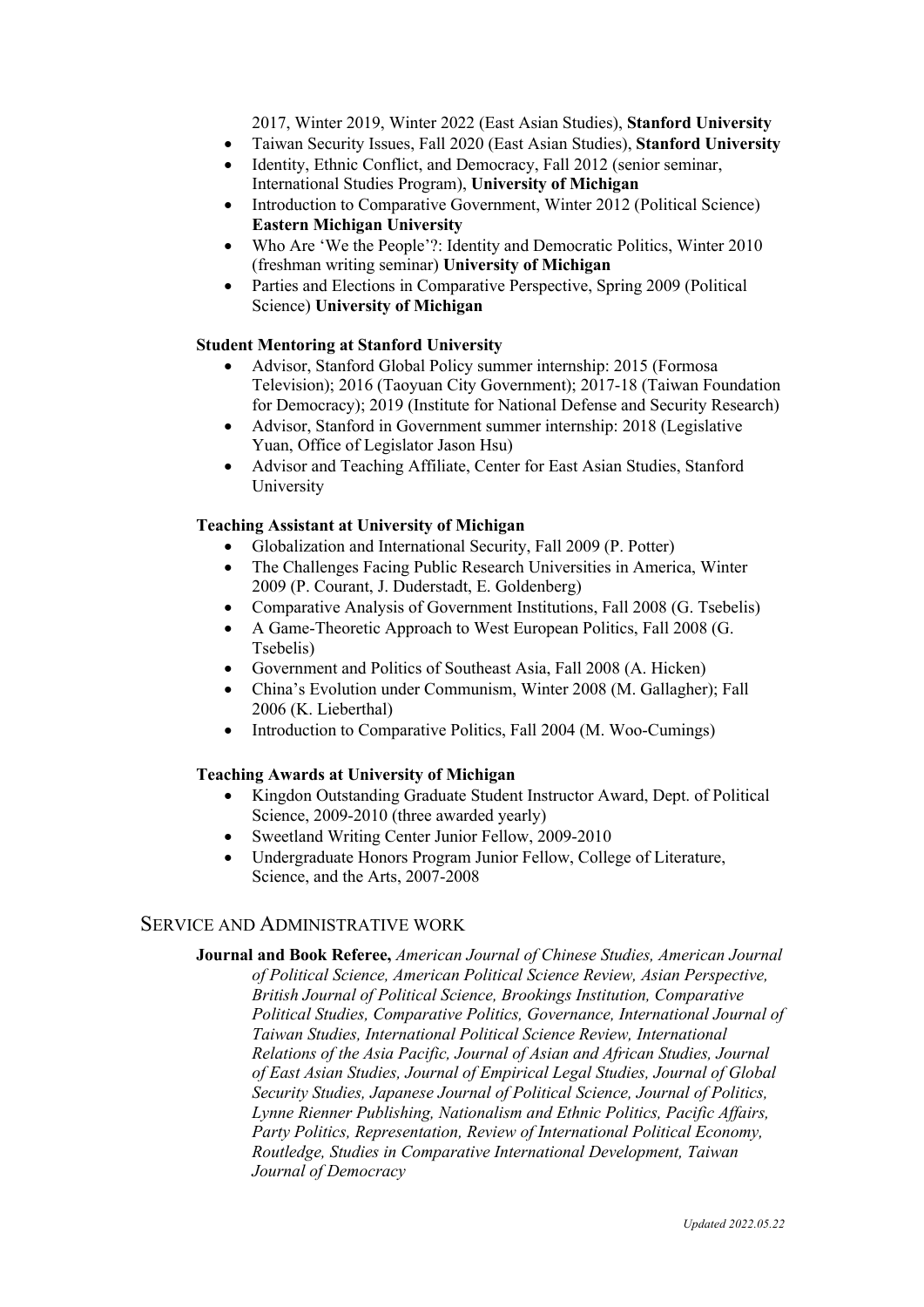#### **Selection Committee Member**

- CDDRL Pre- and Post-Doctoral Fellows, 2014-15, 2015-16, 2016-17, 2017- 18, Stanford University
- APSA CGOTS proposal reviewer, 2016, 2017, 2018
- NATSA proposal reviewer, 2014, 2020

## **Conferences and Events Planned, (Lead or Co-Organizer)**

- "Changes in US-China Relations and Prospects for Cross-Strait Relations," joint INDSR-Hoover conference, co-organizer, October 19-20, 2021.
- "Ensuring Peace in the Taiwan Strait," Hoover Project on Taiwan in the Indo-Pacific Region Annual Conference, Stanford University, September 27- 28, 2021
- Kaohsiung Mayor Han Kuo-yu visit to Stanford University, April 15, 2019
- "Monitoring the Cross-Strait Balance: Taiwan's Defense and Security," Taiwan Democracy and Security Project (TDSP) Annual Workshop, Stanford University, March 4-5, 2019
- Former New Taipei Mayor Eric Chu visit to Stanford University, February 19, 2019
- Former ROC (Taiwan) President Ma Ying-jeou visit to Stanford University, April 11, 2018
- "Taiwan's Place in the Evolving Security Environment of East Asia," TDSP Annual Workshop, Stanford University, March 5-6, 2018
- "Electoral Malpractice in East and Southeast Asia," American Political Science Association mini-conference, September 2, 2017
- "Taiwan as Practice, Theory, and Method," North American Taiwan Studies Association Annual Conference, Stanford University, May 25-27, 2017
- "Taiwan's Democracy in the Ma Ying-jeou Era," Taiwan Democracy Project (TDP) Annual Conference, Stanford University, March 9-10, 2017
- "Taiwan at a Crossroads: Options and Prospects for Constitutional Reform," TDP Annual Conference, Stanford University, October 26-27, 2015
- DPP Chairwoman Tsai Ing-wen visit to Stanford University, June 8, 2015
- Videoconference with ROC (Taiwan) President Ma Ying-jeou, June 2, 2015
- "The Politics of Polarization: Taiwan in Comparative Perspective," TDP Annual Conference, Stanford University, October 17-18, 2014
- "Conference on Dominant Party Systems," May 9-10, 2014, at University of Michigan
- Videoconference with ROC (Taiwan) President Ma Ying-jeou, April 9, 2014
- "The Trans-Pacific Partnership and Taiwan's Future Development Strategy," TDP Annual Conference, Stanford University, October 11-12, 2013

### **Other Recent Conference Activities**

- American Political Science Association, Conference Group on Taiwan Studies (CGOTS), **Coordinator, 2016-2018**
- American Political Science Association (APSA) 2016 Annual Conference, discussant, Conference Group on Taiwan Studies (CGOTS) panel
- APSA 2015, discussant, CGOTS panel
- Midwest Political Science Association (MPSA) 2012 annual conference, chair and discussant, "Dominant Party Regimes: Formation and Transformation"

## **Professional Affiliations**

• American Political Science Association (APSA)